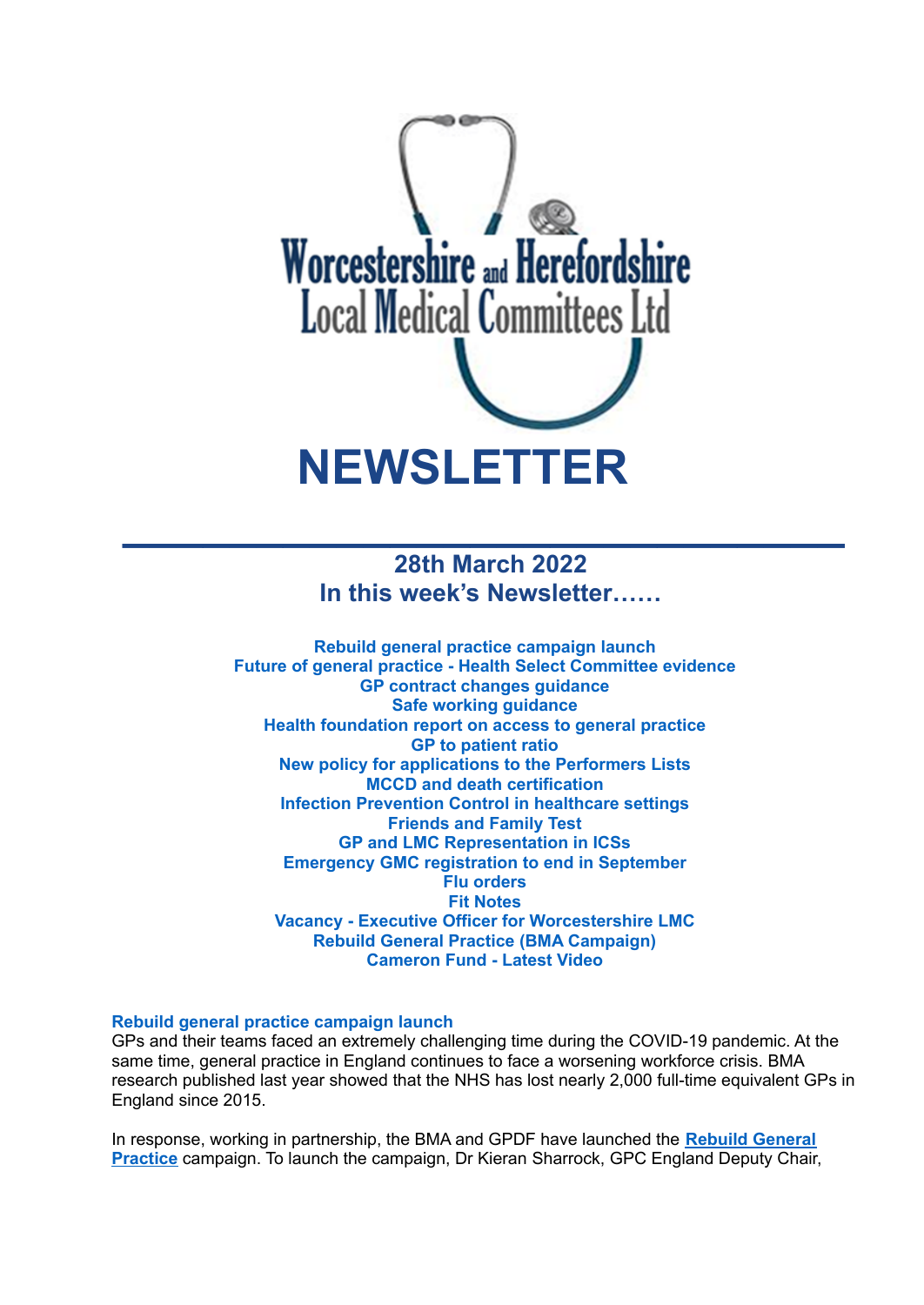gave a **[keynote](https://bma-mail.org.uk/t/JVX-7SE2J-JCJOU4-4QTDV2-1/c.aspx) speech** earlier this week at the King's Fund, where he was joined by Jeremy Hunt MP, to outline the impact on patients that the workforce crisis is having.

You can read more about the launch event on the BMA [website](https://www.bma.org.uk/news-and-opinion/gp-campaign-time-to-rebuild-general-practice)

To coincide with the launch, the campaign [released](https://bma-assets.s3.amazonaws.com/attachments/cl10w7qp3145pnzpda633c2xs-rgppressrelease-final-20220321.pdf) the findings of a survey of GPs in England, Wales, and Scotland, which showed that:

- nearly nine in 10 GPs fear patients aren't always safe at their surgeries
- 7 out of 10 GPs feel the risk to 'patient safety' is increasing
- staff shortages and too little time for appointments were main factors putting patients at risk
- 86% of GPs stated they didn't have enough time with patients
- 77% of GPs said GP shortages were putting patient safety at risk.

It is vital that we build as much support for the campaign as possible. You can find more information on the [campaign](https://rebuildgp.co.uk/) website >

You can also follow and share content, news and updates on the campaign Twitter [account](https://twitter.com/rebuildgp) >

## **Future of general practice - Health Select Committee evidence**

Dr Kieran Sharrock gave oral evidence on the future of general [practice](https://parliamentlive.tv/event/index/2db75856-7af1-4c6c-8a81-1195325864a7?domain=parliamentlive.tv) to the Health and Social Care [Committee](https://parliamentlive.tv/event/index/2db75856-7af1-4c6c-8a81-1195325864a7?domain=parliamentlive.tv) last week, where he stated that the ongoing criticism and general negativity about GPs and general practice must end if the NHS wants to retain the doctors we have and recruit more.

He said: "One in five GPs has been the butt of abuse as a result of the recent campaign against general practice. Dialling down the rhetoric against general practice is really important if you want to retain and recruit GPs."

"We have to be honest with the public about what general practice is delivering now, not what it should be delivering - clearly a 10 or 20-year plan is needed for that, including a workforce plan – but at the moment we can't provide the care to the level we want to. We need the Government to support us and say, 'This is what your GP can do at the moment because of the rise in demand, the huge backlog and the loss of staff.'"

Read the **BMA** press [statement](https://www.bma.org.uk/bma-media-centre/dial-down-the-negative-and-critical-commentary-against-gps-or-the-nhs-will-lose-even-more-doctors-bma-tells-health-select-committee) and get a snapshot of the session on the **BMA's GP** twitter [account](https://twitter.com/BMA_GP/status/1503765235374735362)

Dr Sharrock also met with Shadow Minister for Primary Care and Patient Safety, Feryal Clark MP last week where he outlined the key aims of the BMA and GPDF's joint campaign to restore general practice. They discussed the impact of the ever growing workload, and falling numbers of GPs on both the health of doctors and patient safety. In addition, they also discussed how these critical issues could be addressed through better workforce planning, reductions in bureaucracy and increased resources, alongside an honest public facing campaign explaining these pressures and outlining how NHS services and access, have changed following the pandemic.

## **GP contract changes guidance**

Following the [announcement](https://www.england.nhs.uk/publication/letter-general-practice-contract-arrangements-in-2022-23/) of the GP contract changes for 2022/23, which will come into effect from 1 April, GPC have now published an [explainer](https://www.bma.org.uk/pay-and-contracts/contracts/gp-contract/gp-contract-changes-england-202223) video explaining what this will mean for practices*.*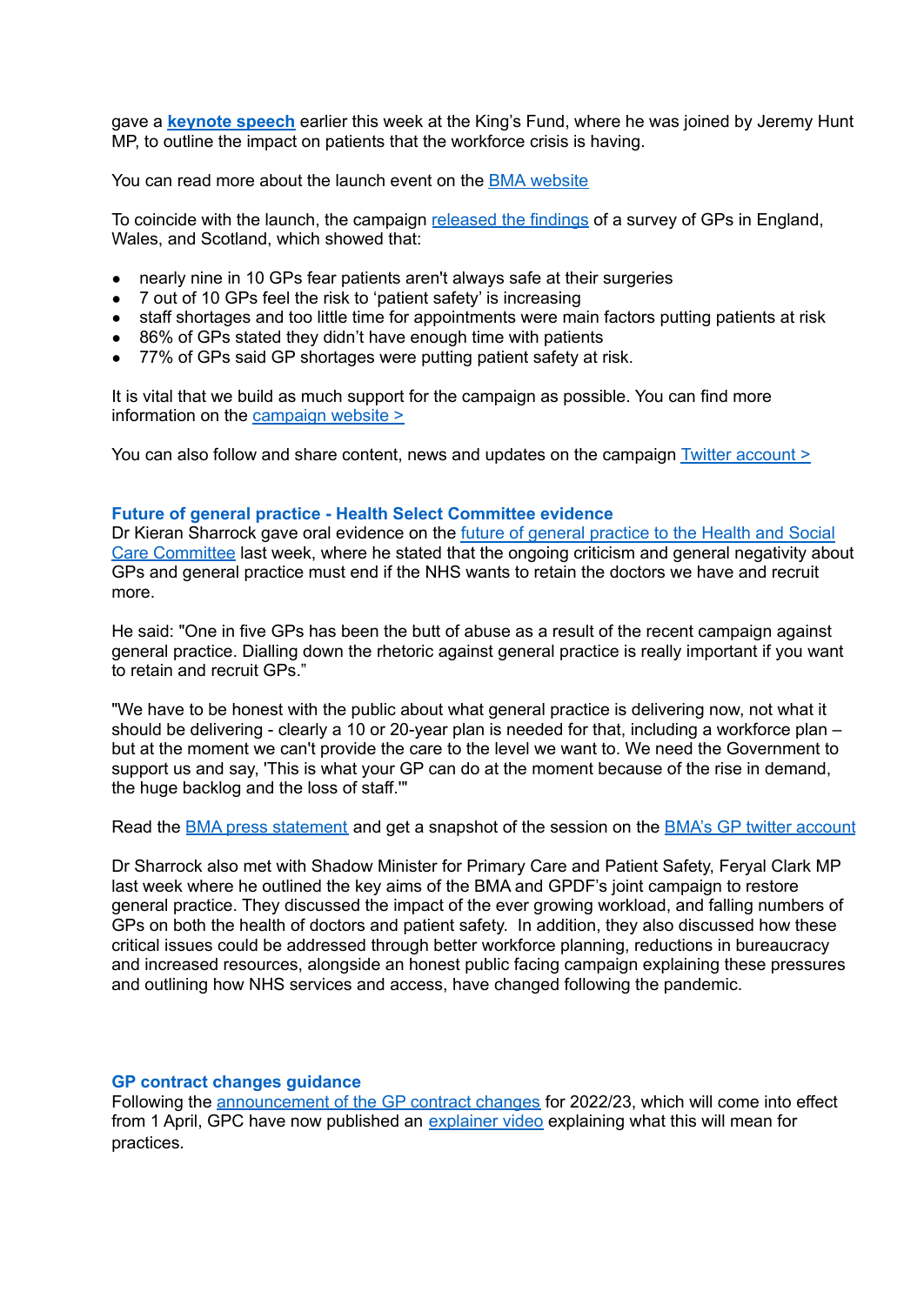Read the [guidance](https://www.bma.org.uk/pay-and-contracts/contracts/gp-contract/gp-contract-changes-england-202223) about the contract changes to support practices in their decision making and next steps.

#### **Safe working guidance**

General practice is in under increasing pressure, and the BMA have recently published a [safe](https://www.bma.org.uk/advice-and-support/gp-practices/managing-workload/safe-working-in-general-practice) [working](https://www.bma.org.uk/advice-and-support/gp-practices/managing-workload/safe-working-in-general-practice) guide to enable practices to prioritise safe patient care, within the present bounds of the GMS contract.

They have now added some videos to the resources section directing practices to the safest way to continue deliver patient care, including one on [redirecting](https://www.youtube.com/watch?v=FMTLvPJE064) patients to the safest part of the [system.](https://www.youtube.com/watch?v=FMTLvPJE064)

#### **Correction**

GPC have updated the Safe working [guidance](https://protect-eu.mimecast.com/s/rhfvC2WMMcpzNPRFMkAwY?domain=bma.org.uk) to correct some data which had been extrapolated from figures in 'At Your [Service](https://protect-eu.mimecast.com/s/qLzqCWqVVi5mARPI6Bm5o?domain=policyexchange.org.uk) (published by the Policy Exchange) to clarify that is 37 patients per day that GPs are seeing on average.

#### **Health foundation report on access to general practice**

The Health Foundation and NHSE/I have published an analysis on access to patient [preferences](https://www.health.org.uk/publications/access-to-and-delivery-of-general-practice-services) when [accessing](https://www.health.org.uk/publications/access-to-and-delivery-of-general-practice-services) GP services, which suggests that while not suitable for everyone or all conditions, in many cases patients themselves will often prefer and indeed request a remote consultation.

Despite the fact that General Practice continued to provide high quality care throughout the pandemic and in line with national guidance in place to keep patients and staff safe, leading to a rise in remote consultations, this evolution in how we provide care attracted significant criticism.

Going forward it's crucial that patient choice, clinical need, and staff and practice capacity are at the centre of decisions around how people can interact with their surgery, rather than pressure from politicians or the press. Read the full BMA statement [here](https://www.bma.org.uk/bma-media-centre/health-foundation-analysis-on-gp-appointment-preferences-highlights-the-importance-of-patient-choice-clinical-need-and-capacity-says-bma)

### **GP to patient ratio**

Recent NHS [Digital](https://digital.nhs.uk/data-and-information/publications/statistical/patients-registered-at-a-gp-practice) data has shown that patient ratios vary widely across England, from 41,000 patients per GP at a practice in Coventry and Warwickshire, to just 96 at a Shropshire, Telford and Wrekin surgery.

This data shows worryingly large disparities in GP to patient ratios across the country and it is unacceptable that patients should have to experience such variations in access to care.

The Government has failed to address the longstanding recruitment and retention issues in general practice and we now have a unsafe situation where fewer GPs are being tasked with the responsibility of caring for significantly more patients.

The Government should therefore provide urgent and substantial support to enable high quality care.

## **New policy for applications to the Performers Lists**

NHSE/I has published a new policy for [applications](https://www.england.nhs.uk/publication/policy-for-managing-applications-to-join-the-england-performers-lists/) to the Medical Performers List (MPL), which introduces a number of changes including the removal of duplicated checks, introduction of more nuanced support tailored to the specific needs of the performer, and confirmation that performers are able to increase or decrease their scope of work whilst on the MPL.

It is hoped by NHSE/I and the BMA that the new policy will bring positive changes for GPs in England. It is anticipated that it will allow a quicker application process due to the reduced documentary evidence required, and that the majority of applicants will be able to be included on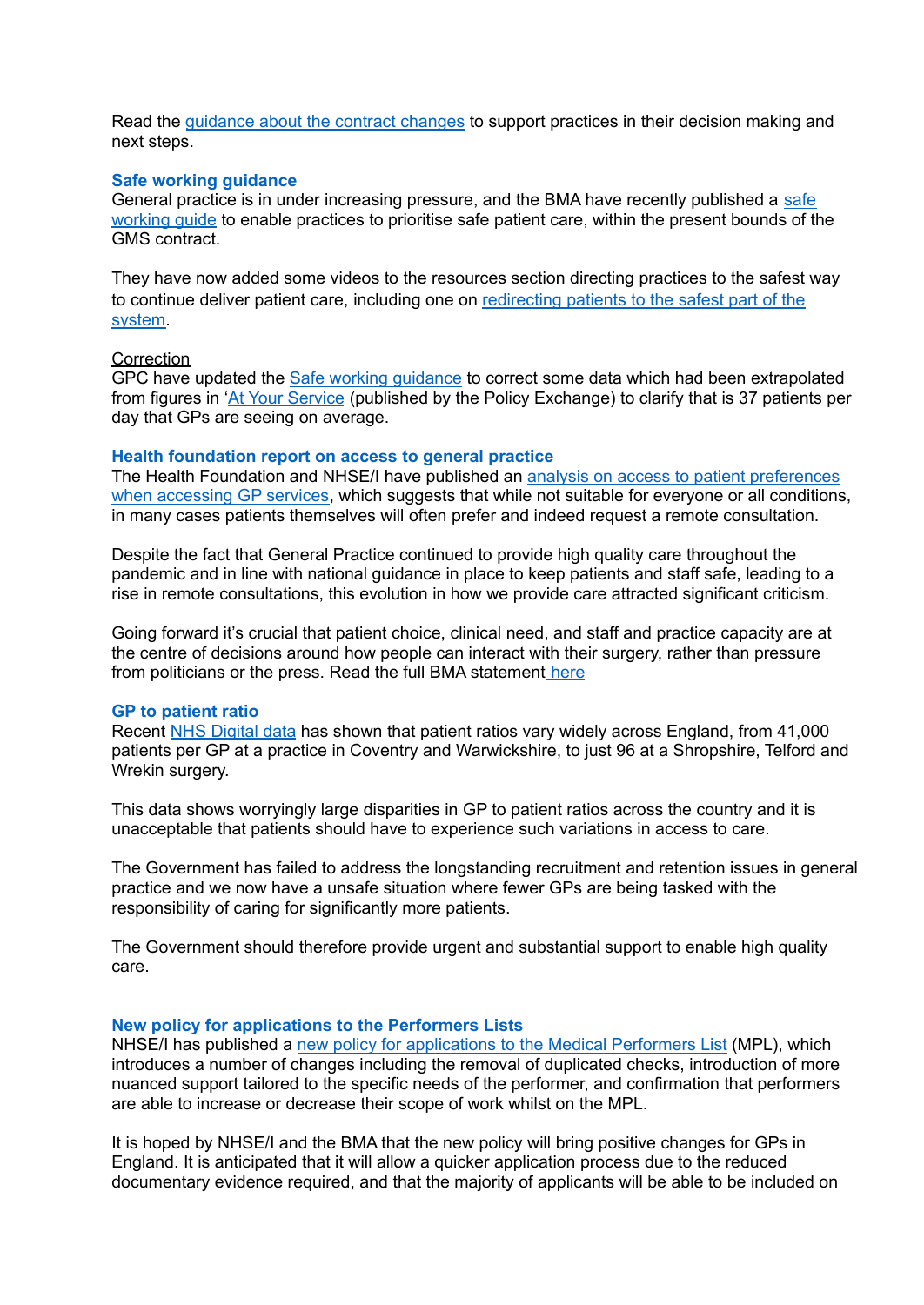the list with an education and/or clinical support plan and a probationary flag. These applicants will not require consideration by a Performers List Decision Panel. Read more [here](https://www.england.nhs.uk/publication/policy-for-managing-applications-to-join-the-england-performers-lists/).

# **MCCD and death certification**

Colleagues have been in touch regarding queries around seeing a body, and a recent email about having 'seen' or 'attended' a body for the issuance of an MCCD.

Please note, to complete an MCCD there is no legal requirement to have "seen" a deceased patient in the 28 days before or after death, however, if a deceased patient has not been seen in the 28 days before or after death, the registrar will automatically refer this to the coroner.'

### **Infection Prevention Control in healthcare settings**

Although the COVID restrictions have been lifted in England, the Infection [Prevention](https://www.gov.uk/government/publications/wuhan-novel-coronavirus-infection-prevention-and-control) Control (IPC) guidance for healthcare workers remains in place and still advises that face masks should continue to be worn by staff and patients in health care settings.

Read also the BMA's briefing in response to the Government's 'Living with [COVID-19'](https://assets.publishing.service.gov.uk/government/uploads/system/uploads/attachment_data/file/1056229/COVID-19_Response_-_Living_with_COVID-19.pdf) strategy which sets out the plans for managing COVID-19 going forward.

Download this updated poster about using face [coverings](https://www.bma.org.uk/media/5321/bma-visiting-your-gp-poster-mar2022.pdf) in practices.

#### **Friends and Family Test**

The requirement to submit Friends and Family Test (FFT) data was temporarily suspended in March 2020 to allow resources to be freed up for prioritisation during the pandemic.

The requirement that practices report to commissioners about the FFT returns will now be reintroduced into the GP Contract from 1 April 2022. To allow practices time to get fully up to speed, practices will only be required to submit data from Q2 in 22/23 onwards and commissioners will be made aware of this.

Practices will need to implement the new **FFT** quidance, and the key requirements for practices are:

- make the FFT available for people who want to use it to give feedback
- use the standard FFT question (Overall, how was your experience of our service?)
- include at least one free text question, decided by the practices
- submit monthly data to NHSE using CQRS.

#### **GP and LMC Representation in ICSs**

Ensuring a strong voice for General Practice within ICSs (Integrated Care Systems) remains a key priority for GPC and the BMA, particularly as the Health and Care Bill nears the end of its passage through Parliament and the development of ICSs as statutory bodies gathers pace.

The BMA has been campaigning, both independently and as part of a wider coalition, for ICSs to include a strong voice for GPs. This includes specific asks to ensure enhanced representation on ICBs (Integrated Care Boards) – the element of the ICS responsible for NHS funding and commissioning – beyond the single GP representative set out in the Bill, as well as ensuring LMCs have a recognised voice throughout ICSs.

ICBs are also beginning to establish how their GP representatives will be selected and whether additional positions for GPs, or other representative functions such as GP advisory boards, will be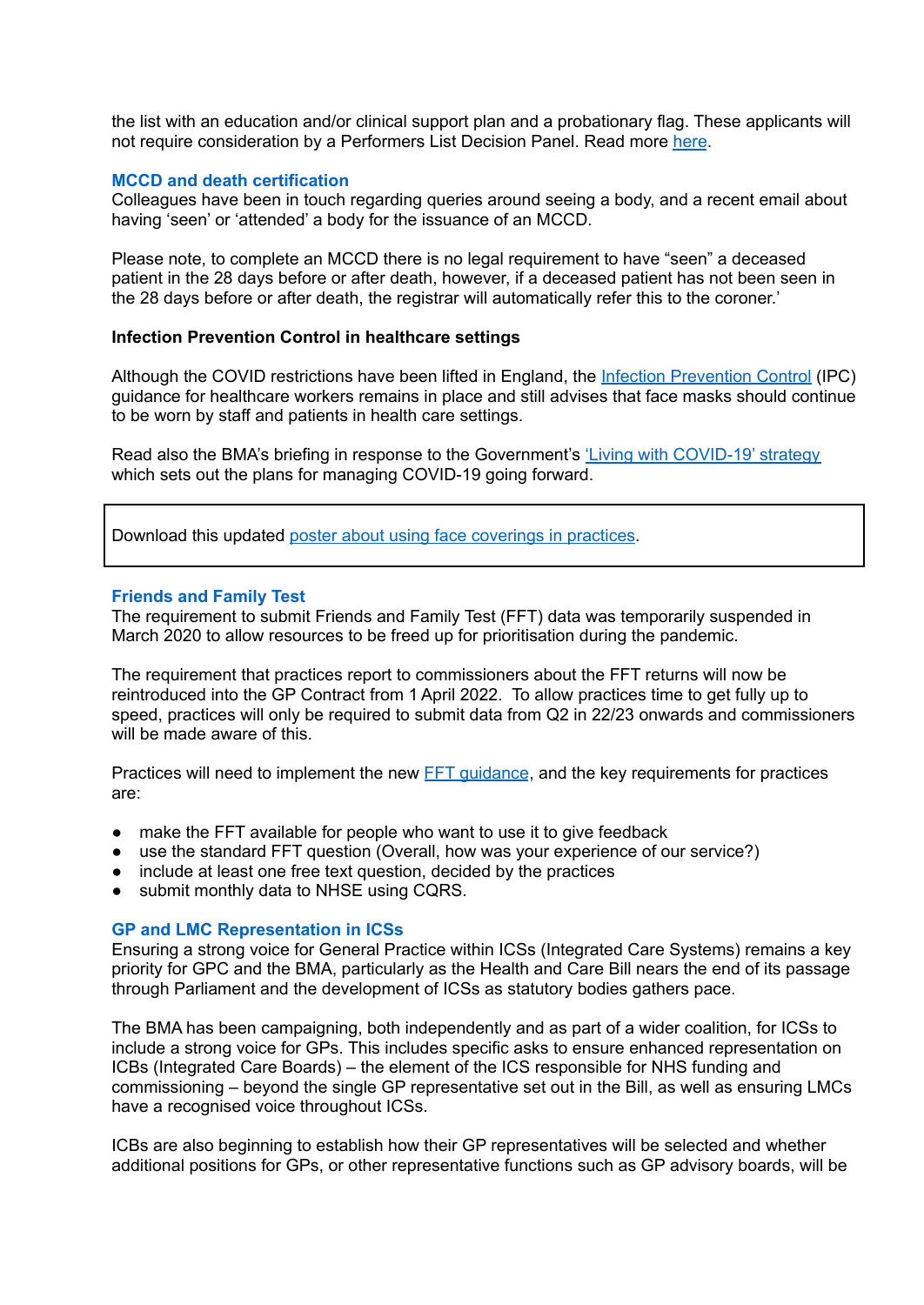established. GPC are monitoring this situation closely, working with Regional Councils and BMA policy teams. Find more information on the BMA's work on the [Health](https://www.bma.org.uk/advice-and-support/nhs-delivery-and-workforce/integration/the-health-and-care-bill) and Care Bill and [ICSs](https://www.bma.org.uk/advice-and-support/nhs-delivery-and-workforce/integration/integrated-care-systems-icss).

# **Emergency GMC registration to end in September**

The UK government has [announced](https://questions-statements.parliament.uk/written-statements/detail/2022-03-16/hlws672) that the temporary emergency GMC registration they introduced to support the pandemic response, will close on 30 September 2022. The GMC will shortly be in contact with doctors who still hold this type of registration to outline their options and to thank them for holding this type of registration during such a challenging period. The options are likely to include retaining temporary emergency registration until the  $30<sup>th</sup>$  September deadline, asking the GMC to remove it, or applying to restore their routine registration and licence to practise.

Read more about temporary registration on the GMC [website](https://protect-eu.mimecast.com/s/bA9BCLJEEiRn6P1hqxvLq?domain=gmc-uk.org)

## **Flu orders**

Following the recent publication of the guidance for the 2022/23 flu [programme](https://www.england.nhs.uk/wp-content/uploads/2019/12/B1395-reimbursable-vaccines-and-eligible-cohorts-22-23-flu-vaccination-programme-guidance-march-2022.pdf), we are aware that some practices may have based their orders on last year's expanded cohorts and be experiencing difficulties in amending them. We have raised this with NHS England who have assured us that they have received commitments from manufacturers to being flexible if the reimbursement letter impacted existing orders. If manufacturers are refusing to be provide this flexibility, practices should contact the NHS England flu inbox ([phco.fluops@nhs.net](mailto:phco.fluops@nhs.net)) with the specifics and they will assist.

# **Fit Notes**

In July 2021, the Government outlined plans to deliver fit note improvements including:

- removing the requirement to sign fit notes in ink (from April 2022) and allowing a wider range of eligible professionals to sign fit notes in (planned for summer 2022).
- embedding electronic fit notes in hospital systems are planned from spring 2022 and encouraging hospital doctors to issue fit notes to patients in their care will also further reduce the burden on GPs.

We are expecting further detail of these changes from the DWP over the coming weeks to enable awareness of and preparation for them and will update members accordingly.

## **Vacancy - Executive Officer for Worcestershire LMC**

Please find herewith the link detailing the vacancy for a new Executive Officer for Worcestershire LMC: <https://beta.jobs.nhs.uk/candidate/jobadvert/S0001-22-9735>

https://drive.google.com/drive/folders/1AVxsAPtekOmdLmFyAzgMkxjAfWKYFxDP?usp=sharing

# **Rebuild General Practice (BMA Campaign)**

This is a new campaign, recently launched by the BMA and Jeremy Hunt (ex-Secretary of State for Health). The campaign represents GPs from across England, Scotland, and Wales, and is calling for support to Rebuild General Practice. This must include:

- 1. Recruitment: The UK Government delivering on its commitment of an additional 6,000 GPs in England by 2024.
- 2. Retention: Tackling the factors driving GPs out of the profession such as burn out.
- 3. Safety: A plan to reduce GP workload and in turn improve patient safety.

## **The outcome**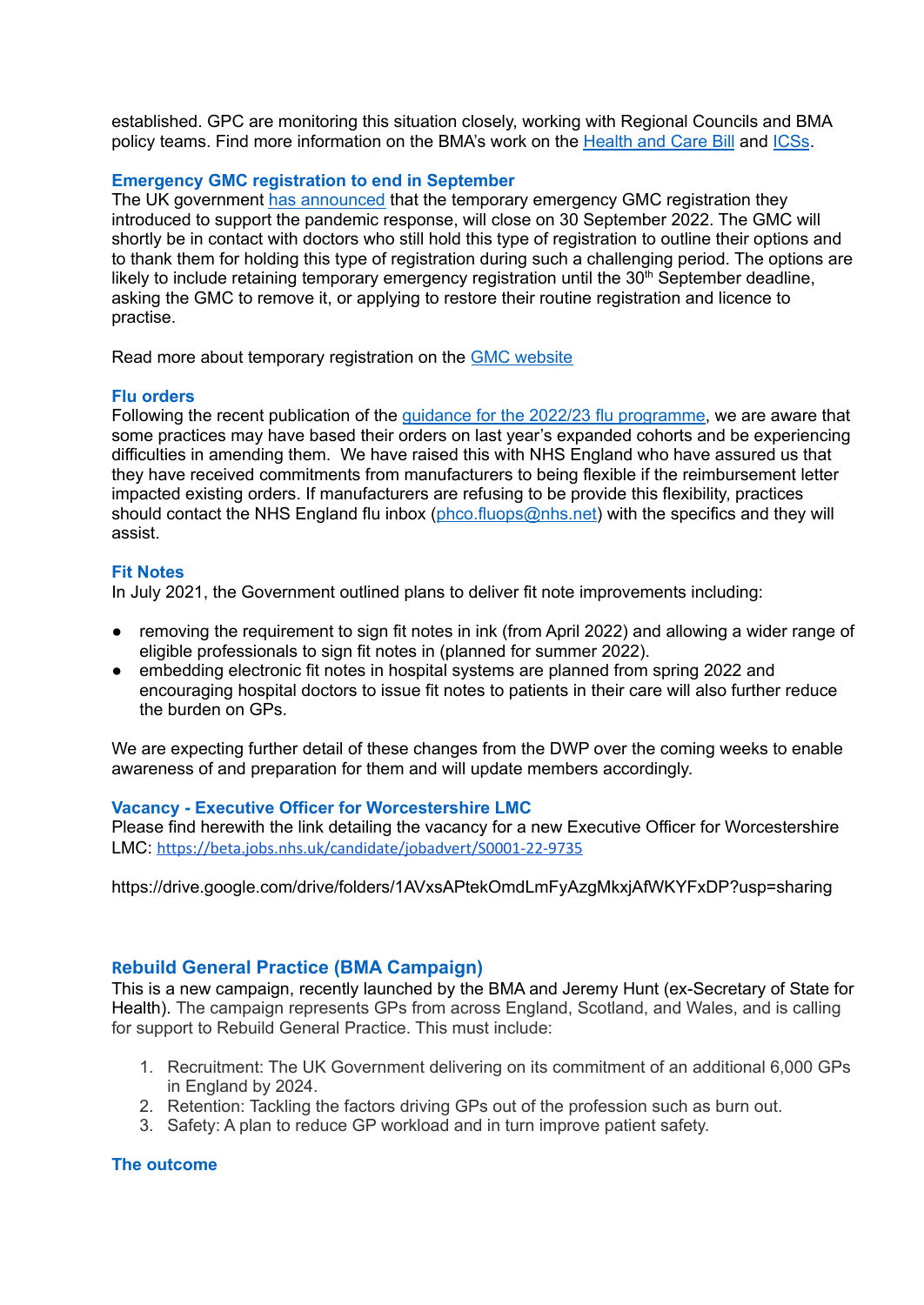Our plan will deliver the general practice service that patients and staff deserve.

Rebuilding General Practice will:

- Give GPs across the UK the time back to deliver the quality of care they want to be able to give patients
- While ensuring that patients are cared for by the right General Practice team member
- Resolve the difficulties many patients are facing in getting timely GP appointments
- Benefit the NHS as a whole by alleviating pressure on hospitals and help to tackle the backlog which existed long before the pandemic

This campaign is funded by the British Medical Association and GPDF on behalf of the General Practice community.

Campaign hashtag: #RebuildGP

**Cameron Fund - Latest Video**

**CF Video 7: Our Funding [www.youtube.com/watch?v=6WRZ8EHsRkA](http://www.youtube.com/watch?v=6WRZ8EHsRkA)**

This can also be shared on Twitter:

[twitter.com/TheCameronFund/status/1508814452229120013](http://twitter.com/TheCameronFund/status/1508814452229120013)

# **WORCESTERSHIRE AND HEREFORDSHIRE LMC LTD**

All topical issues relating to local general practice are discussed at the monthly LMC meetings and those minutes can be read on the LMC Website.

Should you require further information on any issues raised at the LMC meetings please do not hesitate to contact the LMC representative for your area or practice.

# **WORCESTERSHIRE COMMITTEE MEMBERS**

**CHAIRMAN**: Dr David Herold Riverside Surgery, Waterside, Evesham, Worcs. WR11 1JP Tel: 01386 444400 Email: d.herold@nhs.net

**VICE CHAIRMAN**: Dr Matthew Davis, Bewdley Medical Centre, Dog Lane, Bewdley. Worcs, WR5 2AR Tel: 01299 402157 Email: matthew.davis@nhs.net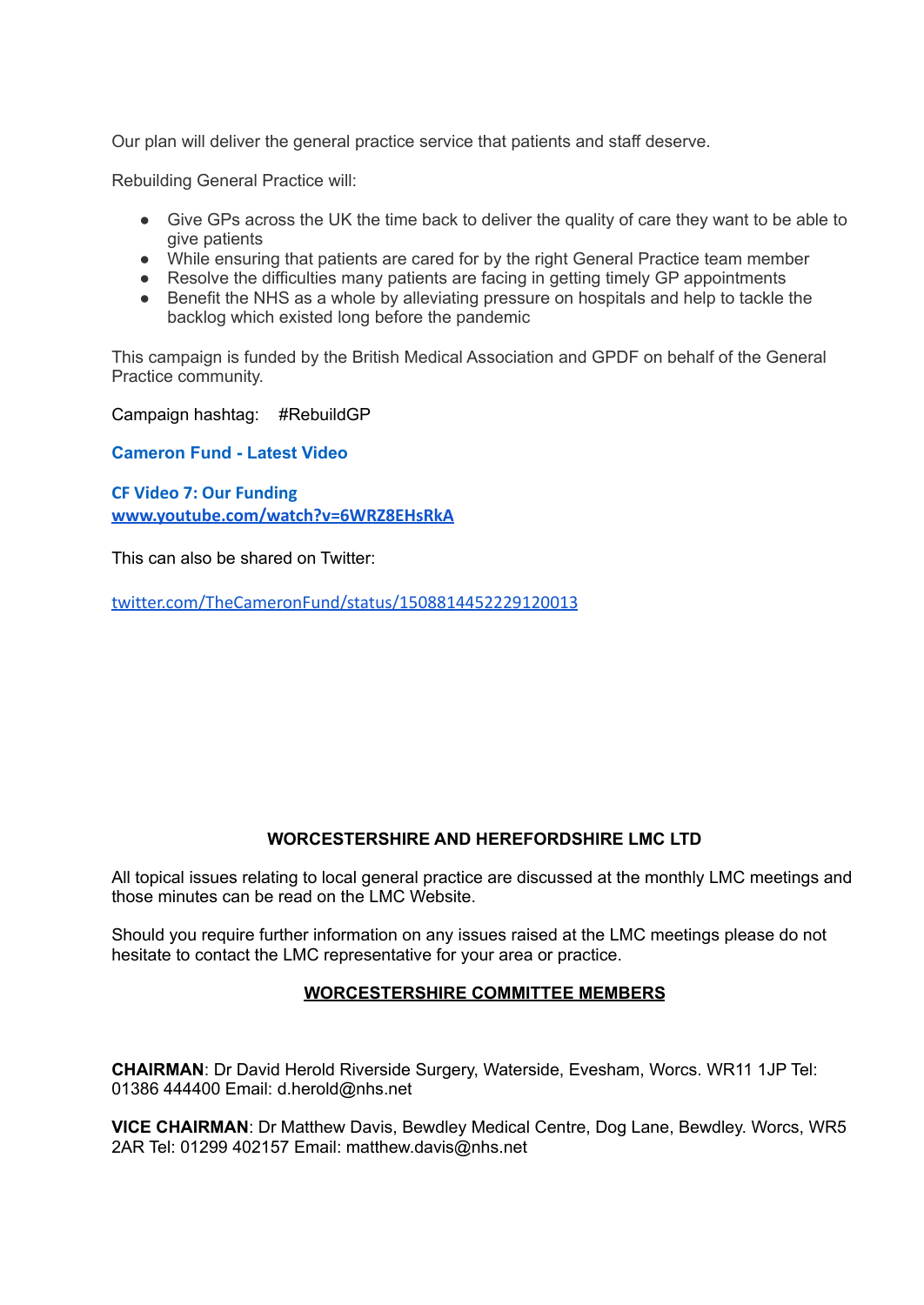**SECRETARY**: Dr Gillian Farmer Email: gfarmer@worcslmc.co.uk

**TREASURER**: Dr Paul Bunyan, Upton on Severn Surgery, Tunnel Hill, Upton, on Severn, Worcs, WR8 0QL Tel: 01684 592695 pbunyan@nhs.net

**EXECUTIVE ASSISTANT:** Mrs Sarah Bainbridge. Tel: 07501 937185 Email: admin@hereflmc.co.uk

# **Representatives:**

**Bromsgrove:** Dr David Pryke, Dr Kevin Hollier

**Malvern:** Dr Paul Bunyan, Dr Ravi Khehar

**Redditch**: Dr Meeraj Shah, Dr Ian Haines

**Worcester:** Dr Fiona Martin, Dr Catriona Whyte, Dr Raveena Benney (EDI Rep)

**Wychavon:** Dr David Herold Dr James Rankin (Dispensing Rep) Dr Katy Gines

**Wyre Forest:** Dr Matthew Davis, Dr Sebastian Morton, Dr James Rayner

**Co-opted Representatives**: Dr Emma Penny (Out of Hours Rep)

Dr Roy Williams (CDs & IT)

Dr Maddy Venables (First Five Rep)

**Non-Principal Representative**: Dr Stephanie Manton

**Practice Manager Representatives:** Meryl Foster, Helen Garfield, Michelle Hallahan

**Registrar Representatives:** Dr Esien Ukorebi, Dr Jeanette Chun (North VTS)

# **HEREFORDSHIRE COMMITTEE MEMBERS**

**CHAIRMAN:** Dr Nigel Fraser Wargrave House Surgery, 23 St Owen Street, Hereford, HR1 2JB Tel: (01432) 272285 Email: nigel.fraser@nhs.net

**EXECUTIVE ASSISTANT:** Mrs Sarah Bainbridge Tel: 07501 937185 Email: admin@hereflmc.co.uk